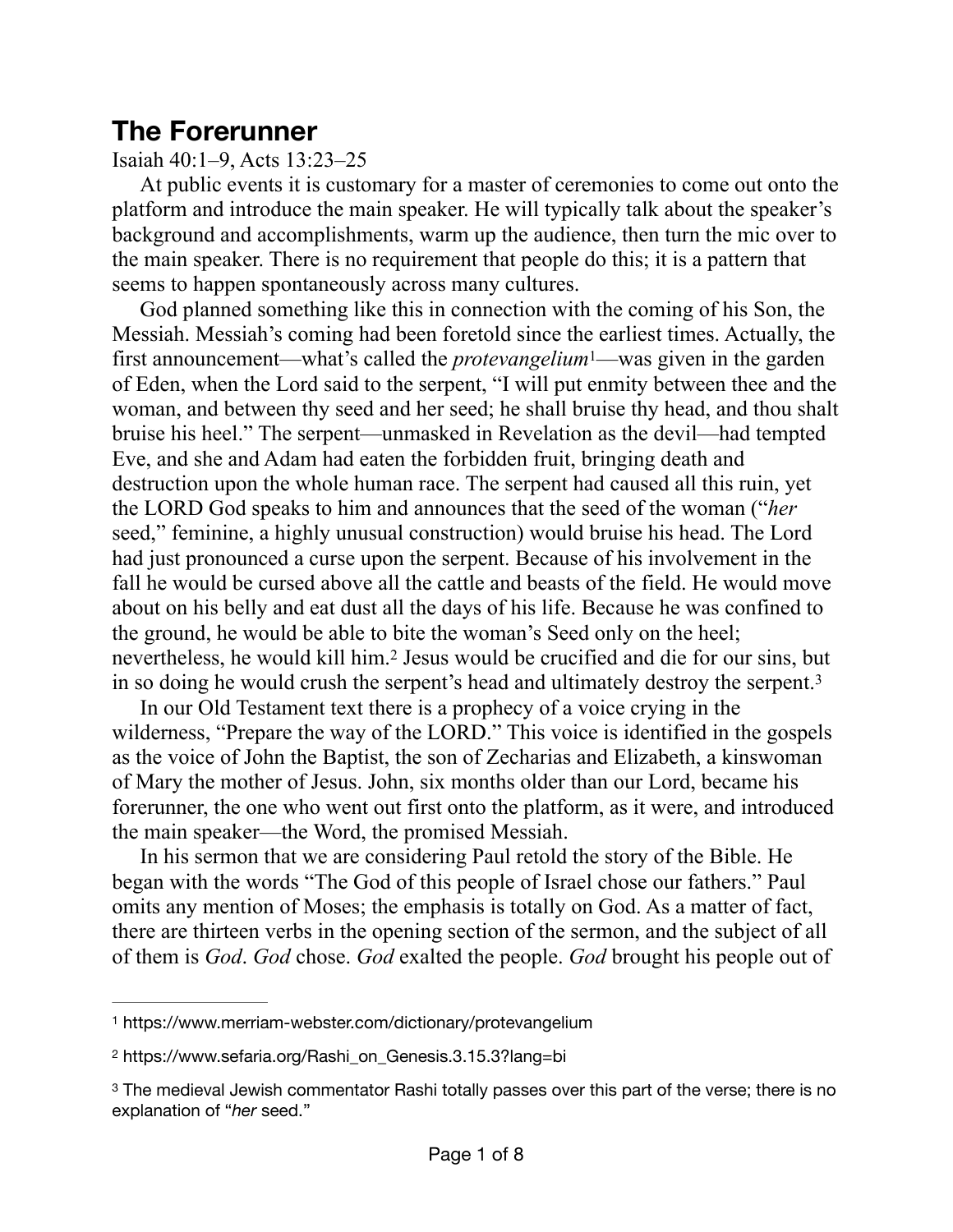Egypt. *God* put up with their ways in the wilderness. *God* destroyed seven nations in Canaan. *God* gave their land to the Jews as an inheritance. *God* gave them judges. *God* gave them a king: Saul. *God* removed him. *God* raised up David as king. *God* testified about David. *God* says, "I have found David, a man after my own heart." *God* raised up for Israel a Savior, Jesus. Thirteen active verbs, and the subject of every one of them is God.

Do you get the point? Here, Paul is preaching a sermon, and his whole emphasis is on God. He's not telling the people that they can better their lives if they just try harder. He's not telling them that they have all the power they need within themselves, and that they've got to begin using that power to solve all their problems. He's not telling them to utilize the power of positive thinking, avoid negative thoughts, "name it and claim it," and they will get what they want in life. Paul knows that "salvation is of the Lord," so he points people to God. In the end, this is the most loving thing to do—tell people the truth. The truth is, as sinful sons and daughters of Adam we are "without strength" (Rom. 5:6); we cannot save ourselves. Our help is in the Lord, who made heaven and earth. God raised up for Israel a Savior, Jesus. *God* took the initiative. He sent his Son to die, so that all who trust in him might have everlasting life.

But before the Christ would come (*Christ* is the Greek translation of *Messiah*— *Anointed One*), he would be preceded by the man we know as John the Baptist. A lot of people hear that term and think of a denomination. I myself was raised in a Baptist church. I knew from an early age that *Baptist* meant believers-only baptism by immersion and the autonomy of the local church. We can sit down and talk about the mode of baptism and how the church ought to be organized, but for now let me just say that *John the Baptist* is more accurately translated *John the baptizer*. John himself testified that Christ "sent me to baptize with water" (John 1:33). This was his divinely-ordained mission.

So the three verses of our New Testament text speak of John the Baptist. Before we get into the main part of Paul's message, consider this: in this sermon Paul doesn't mention Moses. He mentions God's bringing his people out of slavery in Egypt. He mentions the period of the judges. He mentions Saul. He mentions David, the man after God's heart. But no mention of Moses! After David, he skips right to Christ, his main theme. He says, "God raised up for Israel a Savior— Jesus," then adds the words "after John had first preached." So notice the sequence: David, then Jesus, David's greater Son, but Jesus came "*after* John had first preached." John was the forerunner—the master of ceremonies, as it were who introduced Jesus to the people. We read in John's gospel that when John the Baptist was preaching to the people he looked on the edge of the crowd and saw Jesus and said, "Behold! The Lamb of God who takes away the sin of the world!" John has the unique privilege of introducing the main speaker, so to speak: the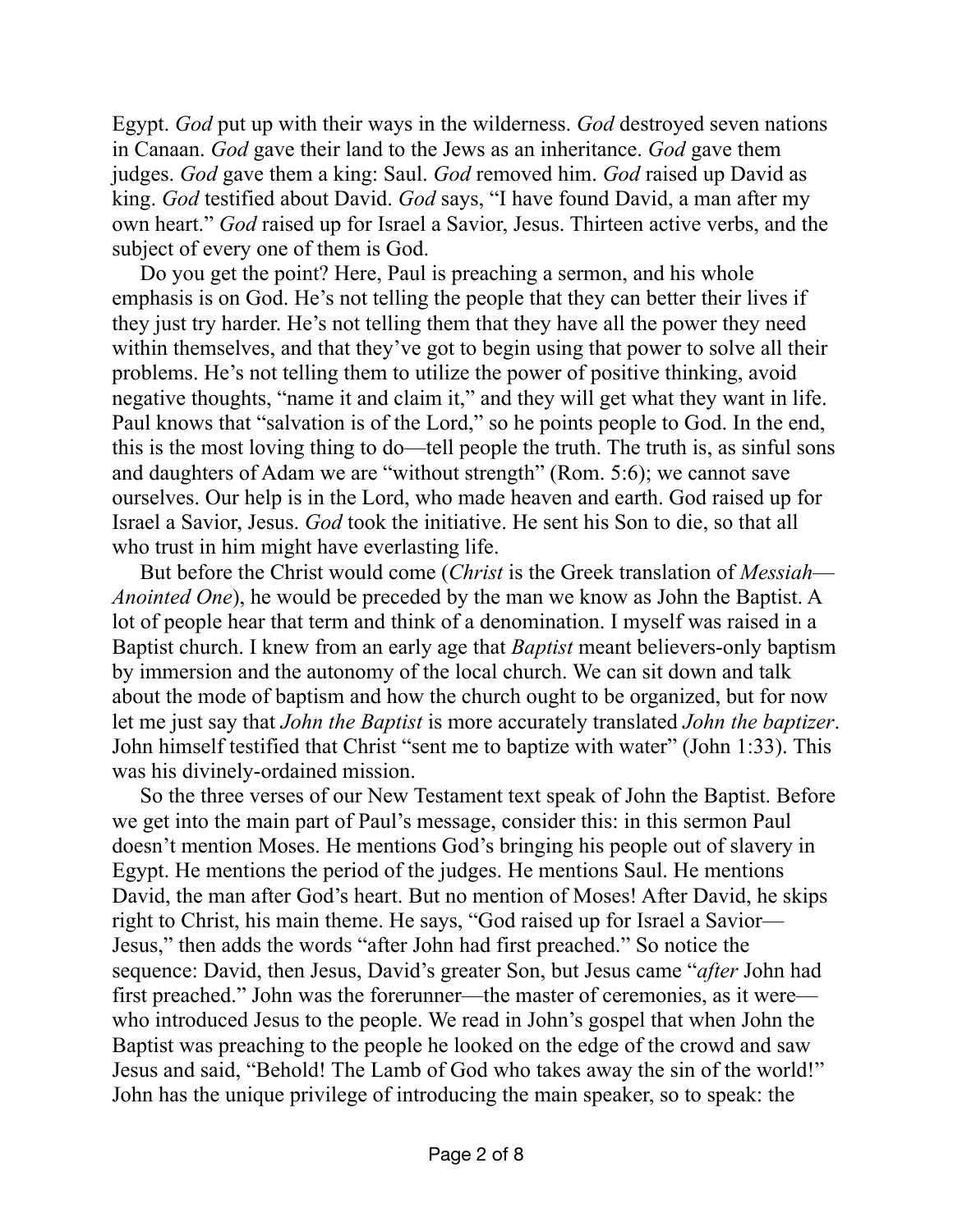Lord Jesus Christ, the Savior of the world. Let's consider four things that we see in this text: (1) John's calling, (2) John's message, (3) John's attitude, and (4) John's finish. First,

# **1. John's calling**

John was conscious of the fact that he was called to be Christ's forerunner, the one who would announce Jesus to the world. As we learn in the opening chapter of Luke's gospel, John's father Zacharias was a priest, and his mother Elizabeth was herself a descendant of Aaron. They were both advanced in years and were childless. One day, while his father Zacharias was offering incense in the temple in Jerusalem, an angel of the Lord appeared to him and told him that he would have a son who was to be named John. He would be filled with the Holy Spirit from his mother's womb and would turn many of the children of Israel to the Lord. Then the angel said something fraught with deep meaning: John would minister before the Lord "in the spirit and power of Elijah, 'to turn the hearts of the fathers to the children' … to make ready a people prepared for the Lord."

How Zacharias' heart must have leaped with joy and amazement when he heard these words! As an observant Jew and a priest serving in the temple he would have been very familiar with the Old Testament Scriptures. He would have immediately recognized the allusion to the closing words of the Hebrew prophets, from the book of Malachi. Listen to the closing words of our Old Testament text, Malachi 4:5–6: "Behold, I will send you Elijah the prophet before the coming of the great and dreadful day of the Lord. And he will turn the hearts of the fathers to the children, and the hearts of the children to their fathers, lest I come and strike the earth with a curse." God had promised that before the coming of the great and dreadful day of the Lord he would send Elijah the prophet. Jews had long wondered about these words. Would this be a kind of reincarnation? Would God really send Elijah the prophet reincarnate—the man of courage who many hundreds of years before had confronted wicked Queen Jezebel and the 400 prophets of Baal? Could it be possible? But now Zachariah was hearing the angel of the Lord say that the miracle son that would be born to him and his wife in their old age was going to come "in the spirit and power of Elijah, 'to turn the hearts of the fathers to the children.'" So *that* had been the meaning of the perplexing prophecy at the close of the book of Malachi! The fulfillment would not be a reincarnation of Elijah but a man who would come *in the spirit and power* of Elijah, who would "turn the hearts of the fathers to the children." This would be Israel's one last chance. If they didn't listen to God this time, then he would come and strike the earth (ץ ֶאָרָה—(that is, the land of Israel—with a curse. Jerusalem and the temple—the *holy place* where the priests daily offered animal sacrifices to God, and the *most holy place*, the *holy of holies* containing the ark of the covenant, into which the high priest alone was allowed to enter but once a year on the Day of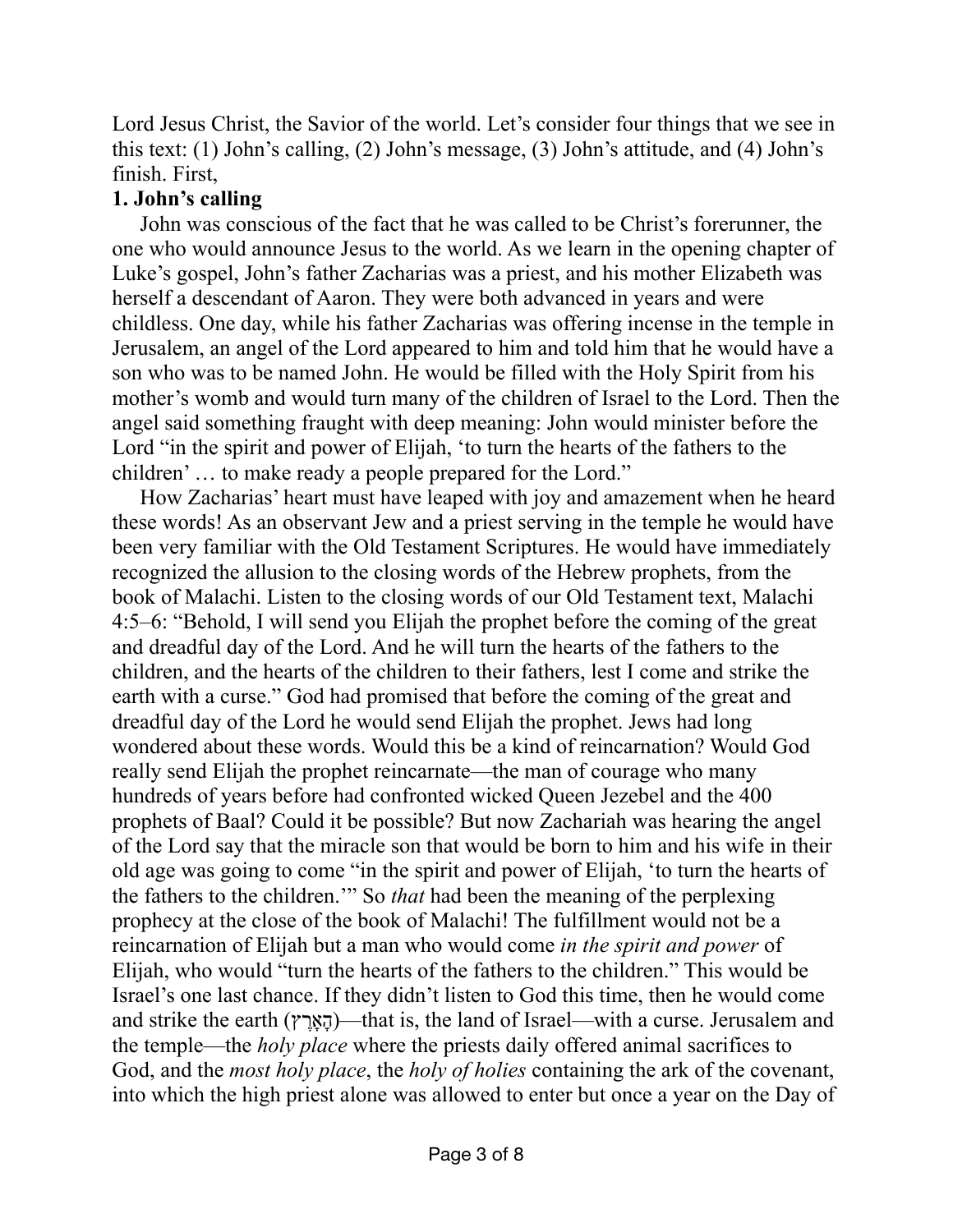Atonement—would come under God's ם ֶרֵח judgment. It would be destroyed, never to be rebuilt. Instead of a physical temple in a particular geographic location, the faithful people of God would comprise a *spiritual* temple, no longer tied to a specific location but distributed throughout the whole earth—the church of Jesus Christ, indwelt by the Holy Spirit of God. The Jews would lose their uniqueness as a peculiar people, and the faithful church of Jesus Christ would become the "chosen generation … royal priesthood … holy nation … peculiar people" (1 Pet. 2:9).

So the man we know as John the Baptist had a unique calling. He was called to come in the spirit and power of Elijah to introduce God's long-promised Messiah. In a sense John would be the last of the Old Testament prophets. "God, who at various times and in various ways spoke in time past to the fathers by the prophets," would now speak by his Son, the Lord of glory incarnate. The voice would boom out of the bright cloud, "This is my beloved Son, in whom I am well pleased; hear ye *him*" (Matt. 17:5). Would Israel hear? If not, then the temple and the holy city would be destroyed, and the gospel would go forth to the Gentiles. Second, consider

### **2. John's message**

<span id="page-3-1"></span>In our New Testament text, verse 24, there is the phrase "before his coming." The "coming" here refers to the coming of the "Savior—Jesus," as the previous verse makes clear. Verse 24 sums up the message that John preached: he preached "the baptism of repentance." Here, in a nutshell, is John's message: he preached repentance. The word that is used for repentance is µετάνοια which literally means *a change of mind*. This word is used of true repentance, a change of mind and purpose and life, to which remission of sin is promised.<sup>[4](#page-3-0)</sup> You can get a little flavor of John's preaching in Matthew 3 (turn with me if you will), where we read that "In those days John the Baptist came preaching in the wilderness of Judea, and saying, 'Repent, for the kingdom of heaven is at hand!' For this is he who was spoken of by the prophet Isaiah, saying: 'The voice of one crying in the wilderness: "Prepare the way of the Lord; Make His paths straight." ' Now John himself was clothed in camel's hair, with a leather belt around his waist; and his food was locusts and wild honey. Then Jerusalem, all Judea, and all the region around the Jordan went out to him and were baptized by him in the Jordan, confessing their sins." Notice how Matthew, summarizing John's message, begins with the word "repent": "*Repent*, for the kingdom of heaven is at hand!" What he was saying was "Change your mind and hearts, O Israel. The Messiah, the divine king, is at hand. Prepare the way of the Lord. He is here among us. He is about to begin his public ministry."

<span id="page-3-0"></span>Easton's Bible Dictionary (Logos Bible Software) [4](#page-3-1)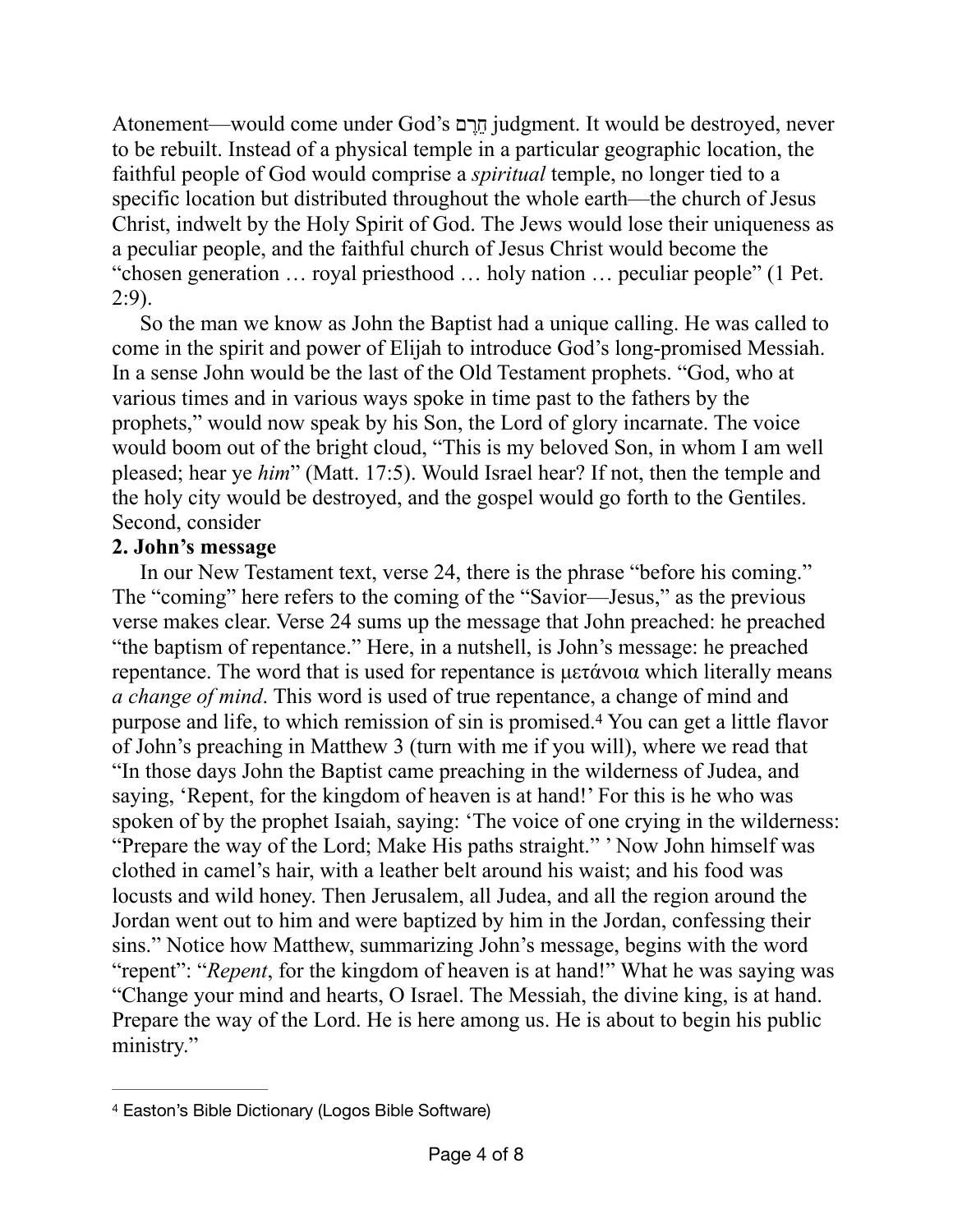So John's message is summed up in one word: "Repent." Our Shorter Catechism summarizes repentance as "a saving grace, whereby a sinner, out of a true sense of his sin … doth, with grief and hatred of his sin, turn from it unto God, with full purpose of, and endeavor after, new obedience." True repentance involves hating our sins and grieving over them as something repulsive and offensive to a holy God. God is not like an indulgent parent who, watching a child throw a temper tantrum, smiles and thinks it's cute, and turns away, not doing anything about it. God is a God of absolute holiness. He cannot overlook sin. He cannot wink at it. He cannot allow sin into his holy presence. He is a God of justice. All sin must be punished, either by the death of the sinner, or by the death of the Substitute, Christ. In true repentance a sinner turns away from his sin and purposes to obey God every moment of his life.

Luke summarizes John's message as "the baptism of repentance." He preached Messiah's imminent coming. His burden was to prepare Israel to receive the Messiah. Those who responded in true sorrow over their sins were baptized, and apparently there were thousands. Baptism with water did not save them, but water baptism was an outward testimony to heartfelt repentance. We have considered John's calling and John's message. Thirdly, consider

#### **3. John's attitude**

In verse 25 we read that "as John was finishing his course, he said, 'Who do you think I am? I am not He. But behold, there comes One after me, the sandals of whose feet I am not worthy to loose.' " John was a popular preacher. He was widely esteemed as a prophet. We read in Luke 3 that "*multitudes* … came out to be baptized by him." Imagine that! People from Jerusalem and the surrounding towns left the comfort of their homes and daily routines and walked many miles through the Judean desert down to the Jordan valley to listen with rapt attention to the preaching of this blunt and plainspoken preacher. The crowds thronged him. Multitudes came to hear him. Would this not stroke a preacher's ego? "I must be pretty important. Look at all these people coming out to see me." Some preachers make it their business to please men. The Bible calls them "menpleasers." But this is a sin to be avoided. As Paul would later write, "not by the way of eye-service, as *people-pleasers*, but as bondservants of Christ, doing the will of God from the heart" (Eph. 6:6 ESV). The main concern of many people today is the number of "likes" or followers a person has on Facebook or Twitter. People fawn over a preacher based upon the number of people who follow him, but that is not the test of truth. Just because a preacher is popular doesn't mean he is preaching the truth. Make no mistake: a preacher's message is not validated by the number of people who like it but by its faithfulness to the word of God.

The man known to us as John the Baptist was not a people-pleaser. He was not smooth and suave. He did not dress in fine suits and live in expensive houses,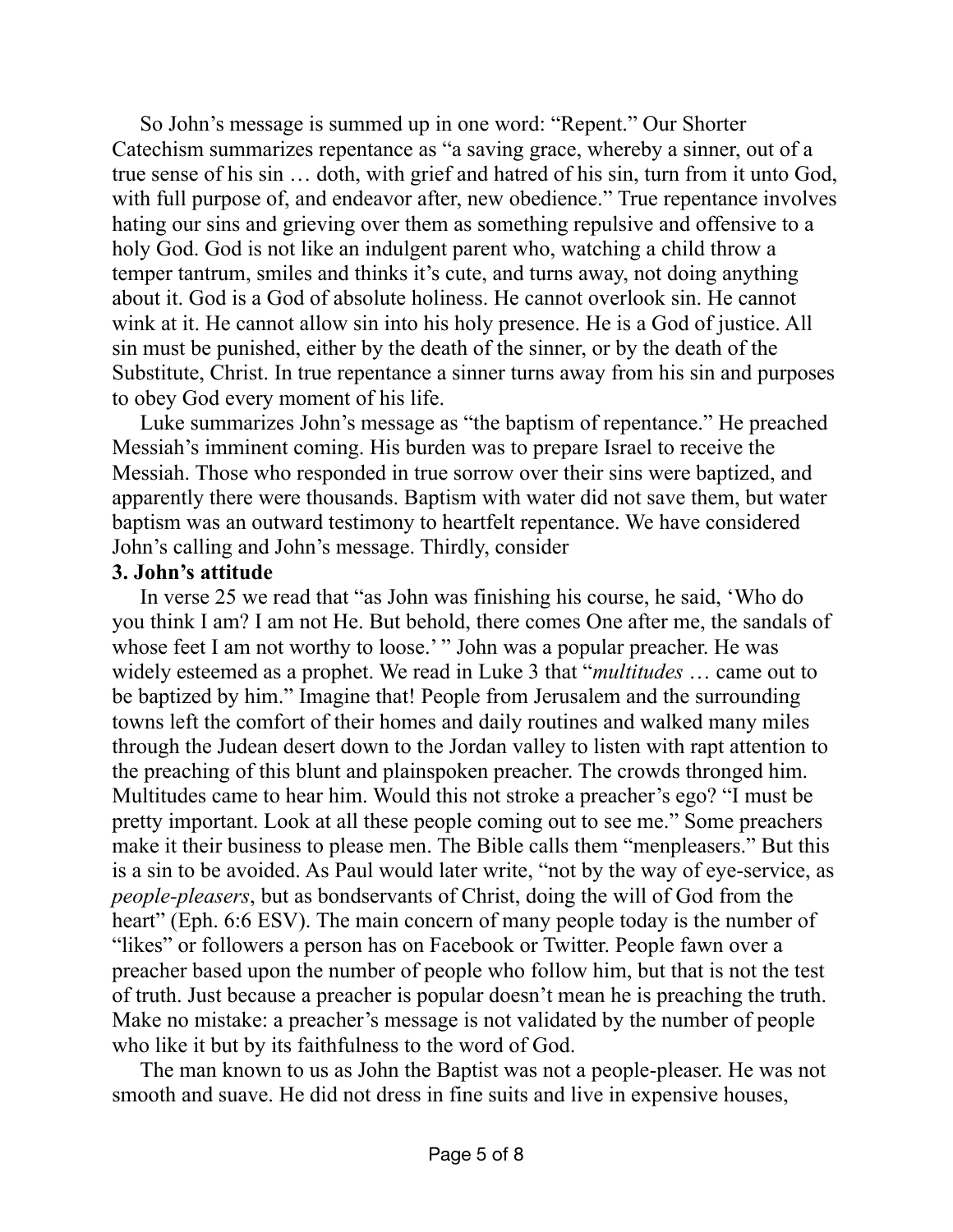surrounded by assistants catering to his every whim. He did not travel in high society and hobnob with the rich and powerful. He was savagely beheaded in a filthy prison in the prime of his life because he spoke truth to power, telling King Herod that he was an adulterer because he had married his brother's wife (which, of course, was true).

The secret of John's success was his attitude. As Peter would later say, "be clothed with humility: for God resisteth the proud, and giveth grace to the humble" (1 Pet. 5:5). John the Baptist showed true humility, as we see in our text in Acts, where he says, "Who do you think I am? I am not He. But behold, there comes One after me, the sandals of whose feet I am not worthy to loose." At the time he spoke these words John had the adulation of the crowds, and Jesus was still unknown. But John said, "I am not He—I am not the Messiah. If you are following me because you think I am the Messiah, you are in error. No! The Messiah is still to come, he is coming after me, and I'll tell you this: I am not worthy even to stoop down and unloose the sandals on his feet. Don't follow me, follow Christ. *He* must increase, but I must decrease."

John's attitude was one of humility, and this is the attitude every one of us must have as well. "God resisteth the proud, but giveth grace unto the humble." How hard it is for us to learn this lesson! How God hates the sin of pride! In Isaiah 14, Lucifer, son of the morning, is cut down to the ground. He had said in his heart, "I will ascend into heaven, I will exalt my throne above the stars of God … I will be like the most High." But the prophet had warned him, "Yet thou shalt be brought down to hell, to the sides of the pit." Such will be the final end of those who walk in pride and refuse to submit to the lordship of Christ.

Though he was a great speaker, though he attracted the crowds, though he baptized thousands, John was at heart a man of humility. This was his attitude, and it was of great price in the sight of a holy God. "God resisteth the proud, but giveth grace unto the humble." May we all learn that lesson before it is too late. Finally, consider

# **4. John's finish**

This is just a brief statement in our text, but it is actually very weighty. Notice that in verse 25 it says that "John fulfilled his *course*." The word in the original referred to the course of the heavenly bodies, the moon and the planets following their prescribed courses year after year. The way we measure time into days, months and years is based upon the movement of the heavenly bodies along their divinely-prescribed courses. God is a God of order. He wants everything to be done decently and in order. Man does not always comply, but thankfully the heavenly bodies do! God is a God of great power and infinite wisdom. He has a plan and purpose for every component of his creation. So it is with man. With regard to his elect people it specifically says, "whom he did foreknow, he also did predestinate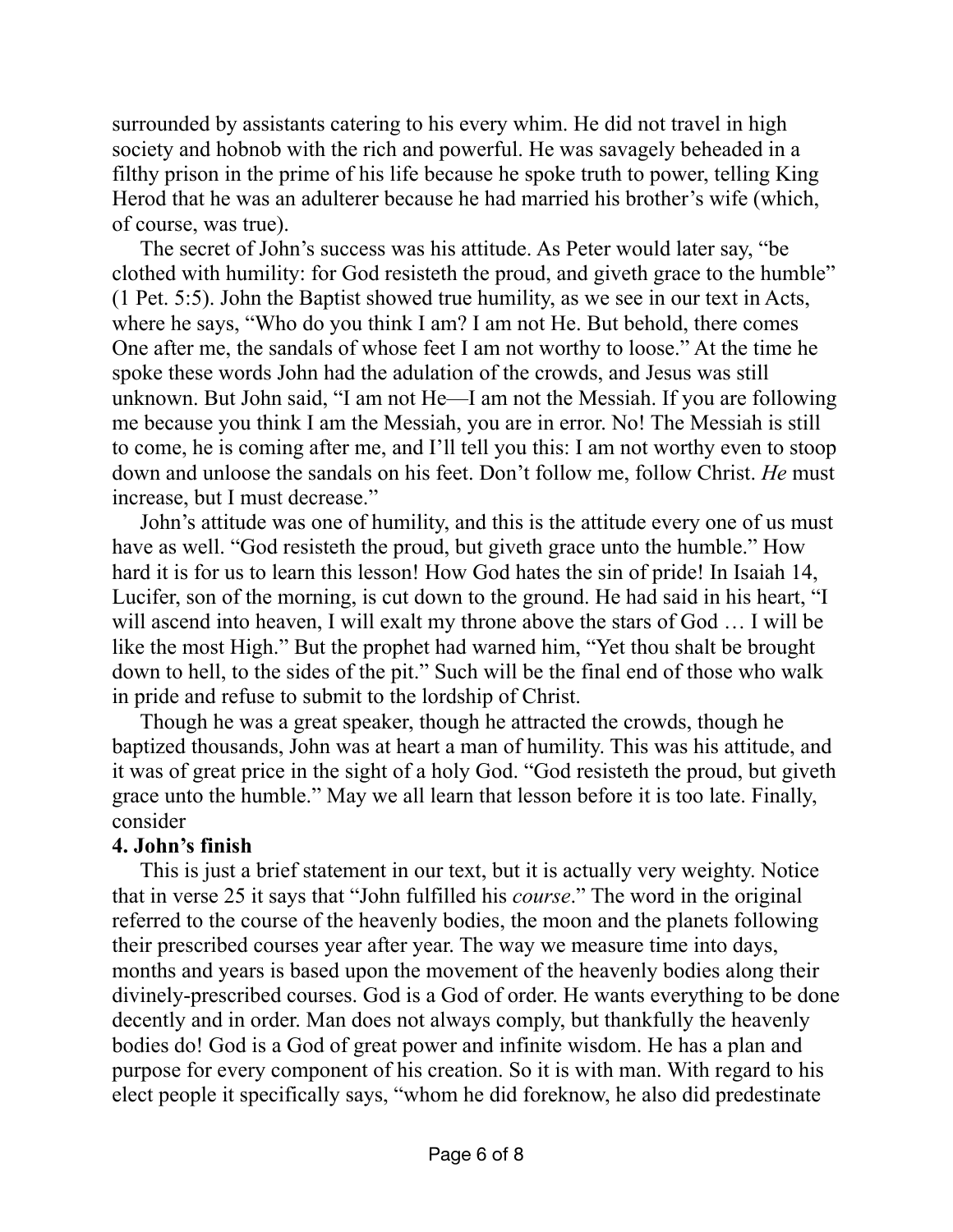to be conformed to the image of his Son, that he might be the firstborn among many brethren" (Rom. 8:29). Before he formed us in the womb he knew us. He had a plan for us. He appointed us to a particular calling. John fulfilled his course. Later, so would Paul. At the end of his life Paul would write to Timothy, "I have fought a good fight, I have finished my *course*, I have kept the faith: henceforth there is laid up for me a crown of righteousness, which the Lord, the righteous judge, shall give me at that day: and not to me only, but unto all them also that love his appearing." Or as the risen and ascended Christ would say to John, "Be thou faithful unto death, and I will give thee a crown of life." John fulfilled his course; he was faithful to his heavenly calling. He didn't deviate or diverge from his message, he stayed on track, on point, faithful to the Lord, boldly speaking God's truth, even if it meant imprisonment or martyrdom. He overcame by the blood of the Lamb, and by the word of his testimony. He loved Christ more than life itself and became one of those who "did not love their life even when faced with death" (Rev. 12:11 NASB).

How did John die? The account is found in Matthew 14. There we read that Herod had arrested and imprisoned John for the sake of Herodias, his brother Philip's wife, because John had said to him, "It is not lawful for you to have her." Herod wanted to put him to death right away, but he didn't do it because he feared the crowds, because they held him to be a prophet. But on Herod's birthday Herodias's daughter danced before the celebrants and pleased the king. He, wanting to make a big impression on his dinner guests, and with his lips loosened up by too much alcohol, he made a rash promise. He promised with an oath to give the damsel whatever she might ask. Prompted by her mother, she said, "Give me John the Baptist's head on a platter." The king was sorry, but because of his oath which had been heard by all those who sat at his table, he sent and had John beheaded in prison. How did John die? He was murdered by a power-mad king. John the Baptist was a martyr, a man who bore witness to the truth, and suffered death for the cause of Christ. As John the apostle would later write (quoting Jesus), "Be thou faithful unto death, and I will give thee a crown of life" (Rev. 2:10). Here was John's finish. It was an inglorious finish from the perspective of man, but a glorious finish from the perspective of God. John the Baptist died. He never flinched. He stood for the truth, even unto death. He finished his course; henceforth there would be laid up for him a crown of righteousness presented by the Lord, the righteous judge. May we likewise be bold and unflinching for the sake of truth!

Here then are John's calling, John's message, John's attitude, John's finish. John the Baptist was Christ's forerunner, the one who went out on the stage, as it were, to introduce Christ to the world. We, too, are called by God to serve him with our whole lives. We, too, have a message, and that message is Christ. We, too, are